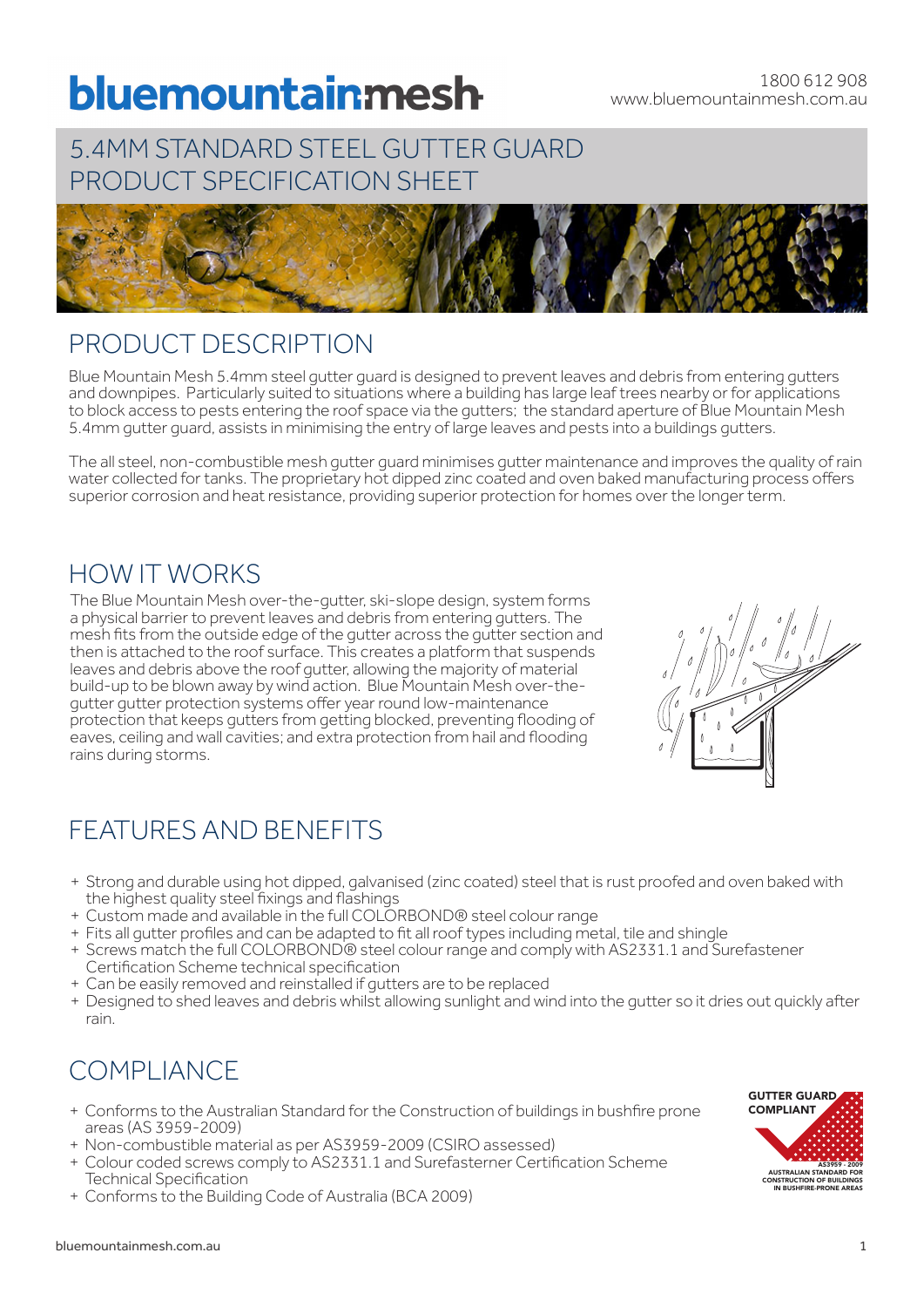# bluemountainmesh

# 5.4MM STANDARD STEEL GUTTER GUARD

### MESH OPTIONS ROOF TYPES









Decramastic Spandeck® Spandeck® Klip-lok®



Bullnose **Example 2018** Longspan® **Monoclay** Monoclad®







### ROLLS OR SHEETS

Blue Mountain Mesh 5.4mm Standard Steel gutter guard can be purchased in rolls of up to 30 metres, or sheets in 915m lengths.\* Mesh is cut by the metre, please order in metres.

#### ROLLS

**COLOURS** 

- + Easier to roll out along the gutter
- + Recommended installation for all roof types, except Trimdek
- + Custom made to your measurements

Maximum roll length : 30mm Maximum roll width : 915mm

#### **SHEETS**

- + Recommended for Trimdek as it comes in pre-notched sheets, so it's a much faster installation method
- + You're only installing one section at a time, but sheets need to be stitched together
- + Custom made to your measurements

#### Length per sheet : 915mm\* Maximum sheet width : 600mm



colour range. However, it is also available in practically any colour you desire on request.

COLORBOND® and ZINCALUME® are registered trademarks of BlueScope Steel Limited.

#### bluemountainmesh.com.au 2